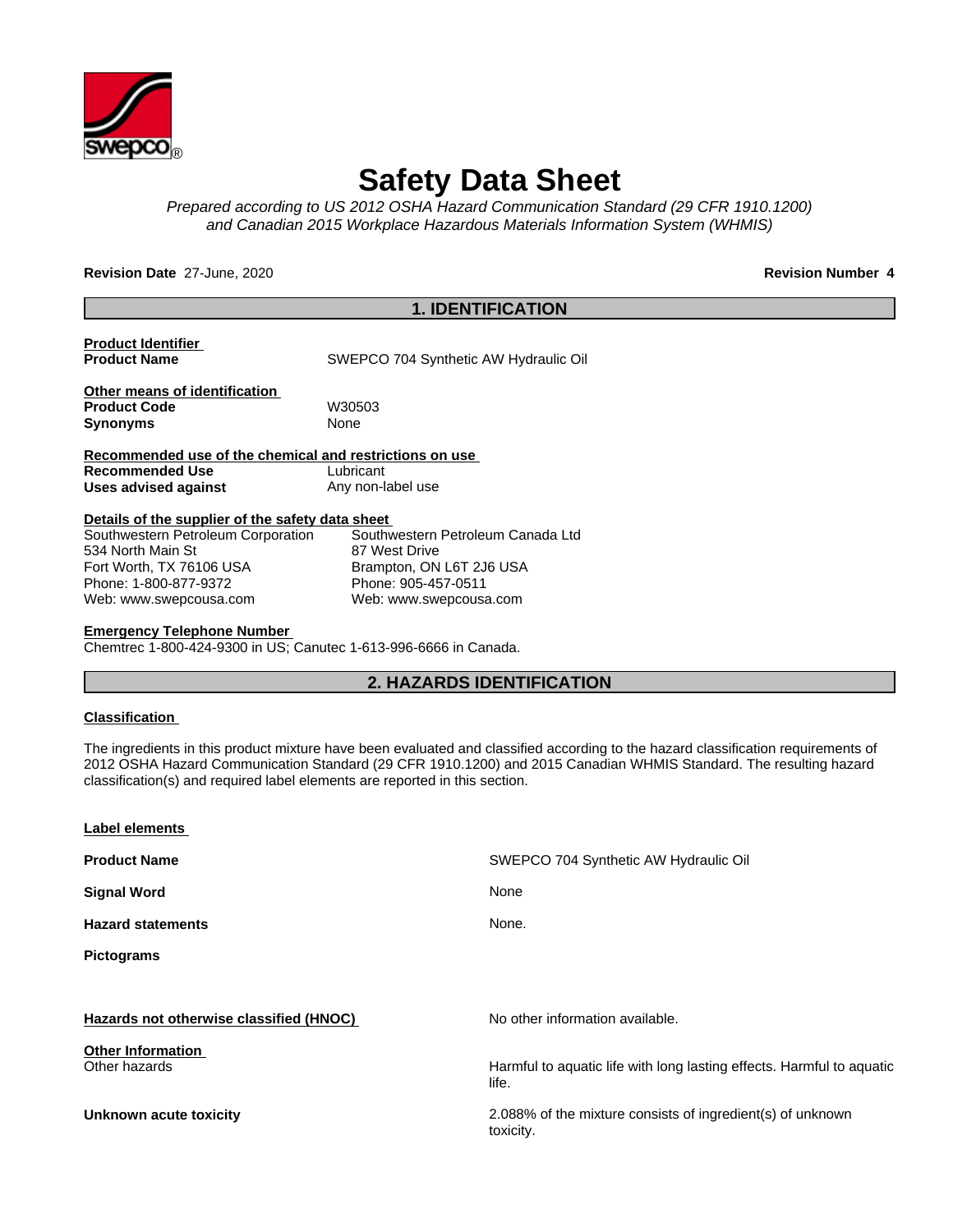# \_\_\_\_\_\_\_\_\_\_\_\_\_\_\_\_\_\_\_\_\_\_\_\_\_\_\_\_\_\_\_\_\_\_\_\_\_\_\_\_\_\_\_\_\_\_\_\_\_\_\_\_\_\_\_\_\_\_\_\_\_\_\_\_\_\_\_\_\_\_\_\_\_\_\_\_\_\_\_\_\_\_\_\_\_\_\_\_\_\_\_\_\_ **W30503 Page 2 / 8**

# **3. COMPOSITION/INFORMATION ON INGREDIENTS**

**Mixture**<br>Chemical Family

Non-hazardous proprietary mixture. Petroleum hydrocarbon.

| Chemical Name                                        | <b>CAS-No</b> | Weiaht %  | <b>Trade Secret</b> |
|------------------------------------------------------|---------------|-----------|---------------------|
| Petroleum distillates, hydrotreated heavy paraffinic | 64742-54-7    | 90 - 100% |                     |
| Phosphorodithioic acid, O,O-di-C1-14-alkyl esters,   | 68649-42-3    | 0 - 10%   |                     |
| zinc salts                                           |               |           |                     |

The product contains no substances which at their given concentration, are considered to be hazardous to health.

### **4. FIRST AID MEASURES**

#### **Description of first aid measures**

| <b>Eye Contact</b>                                          | Rinse thoroughly with plenty of water for at least 15 minutes and consult a physician.                                                              |
|-------------------------------------------------------------|-----------------------------------------------------------------------------------------------------------------------------------------------------|
| <b>Skin Contact</b>                                         | Wash off immediately with soap and plenty of water. If skin irritation persists, call a<br>physician.                                               |
| <b>Inhalation</b>                                           | Move to fresh air. If breathing is difficult, give oxygen. If not breathing, give artificial<br>respiration. If symptoms persist, call a physician. |
| Ingestion                                                   | Clean mouth with water and drink afterwards plenty of water.                                                                                        |
| Most important symptoms and effects, both acute and delayed |                                                                                                                                                     |
| <b>Symptoms</b>                                             | No other information available.                                                                                                                     |
|                                                             | Indication of any immediate medical attention and special treatment needed                                                                          |

**Notes to Physician** Treat symptomatically.

# **5. FIRE-FIGHTING MEASURES**

#### **Suitable Extinguishing Media**

Foam. Dry chemical or CO2. Cool containers with flooding quantities of water until well after fire is out.

**Unsuitable Extinguishing Media** Do not scatter spilled material with high pressure water streams.

#### **Specific Hazards Arising from the Chemical**

No other information available.

**Hazardous Combustion Products** Hydrocarbons. Carbon monoxide. Hydrogen sulfide (H2S) may be produced above 250° F (121° C).

#### **Explosion Data**

**Sensitivity to mechanical impact** None. **Sensitivity to static discharge** None.

#### **Protective Equipment and Precautions for Firefighters**

Wear self-contained breathing apparatus and protective suit.

# **6. ACCIDENTAL RELEASE MEASURES**

#### **Personal precautions, protective equipment and emergency procedures**

Use personal protective equipment.Avoid contact with skin, eyes and clothing. Ensure adequate ventilation. Remove all sources of ignition.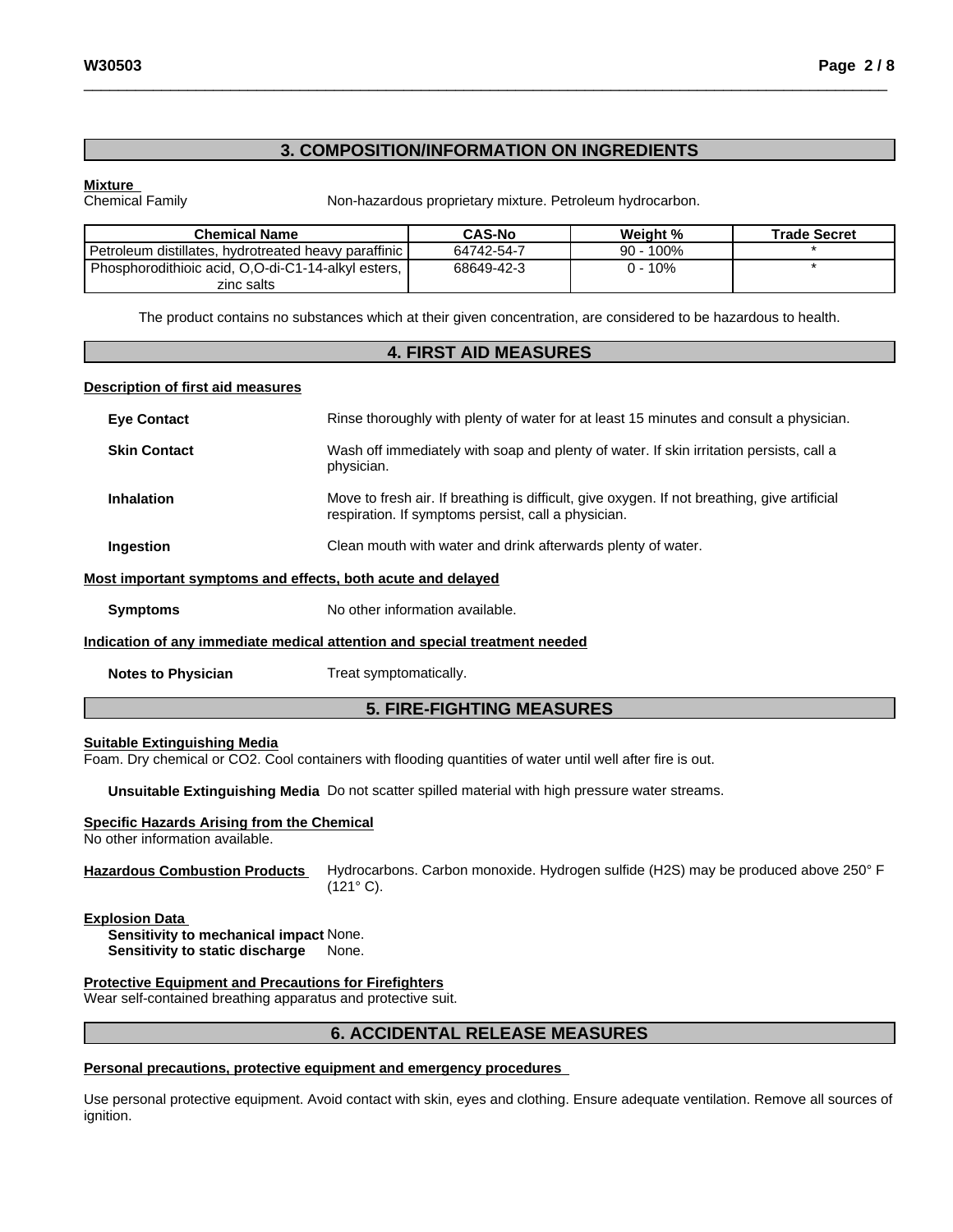#### **Environmental precautions**

See Section 12 for additional Ecological information.

#### **Methods and material for containment and cleaning up**

Prevent further leakage or spillage if safe to do so. Use inert absorbent materials to confine spills and absorb spill.

Pick up and transfer to properly labelled containers.

# **7. HANDLING AND STORAGE**

#### **Precautions for safe handling**

**Handling Handle** in accordance with good industrial hygiene and safety practice.

#### **Conditions for safe storage, including any incompatibilities**

**Storage** Keep containers tightly closed in a dry, cool and well-ventilated place. Keep out of the reach of children.

**Incompatible Materials** Strong oxidizing agents.

# **8. EXPOSURE CONTROLS/PERSONAL PROTECTION**

#### **Control parameters**

**Exposure Guidelines** Exposure limits of this complete mixture have not been evaluated. If information is available on any of the individual components of the mixture, it is presented in the table below. Keep in mind, however, that these exposure levels are for pure concentrations of these ingredients. If no table appears below, none of the components represent a hazard or occupational exposure limits have not been established or occupational exposure limits are not known for any of the ingredients in this product:

#### **Appropriate engineering controls**

Use in well-ventilated area. If user operations generate an oil mist, use process enclosures, local exhaust ventilation or other engineering controls to control airborne levels below the recommended mineral oil mist exposure limits (ACGIH TLV TWA: 5 mg/m3; ACGIH TLV STEL: 10 mg/m3; OSHA PEL TWA: 5 mg/m3).

#### **Individual protection measures, such as personal protective equipment**

| <b>Eye/face Protection</b>    | Safety glasses with side-shields.                                                                                                                                                                                                                                                                                                |
|-------------------------------|----------------------------------------------------------------------------------------------------------------------------------------------------------------------------------------------------------------------------------------------------------------------------------------------------------------------------------|
| Skin and body protection      | Suitable protective clothing.                                                                                                                                                                                                                                                                                                    |
| <b>Respiratory Protection</b> | If exposure limits are exceeded or irritation is experienced, NIOSH/MSHA approved<br>respiratory protection should be worn. Positive-pressure supplied air respirators may be<br>required for high airborne contaminant concentrations. Respiratory protection must be<br>provided in accordance with current local regulations. |

**General Hygiene Considerations** Handle in accordance with good industrial hygiene and safety practice.

# **9. PHYSICAL AND CHEMICAL PROPERTIES**

#### **Information on basic physical and chemical properties**

| Physical state | Liquid                |
|----------------|-----------------------|
| Color          | Red                   |
| Odor           | Petroleum distillates |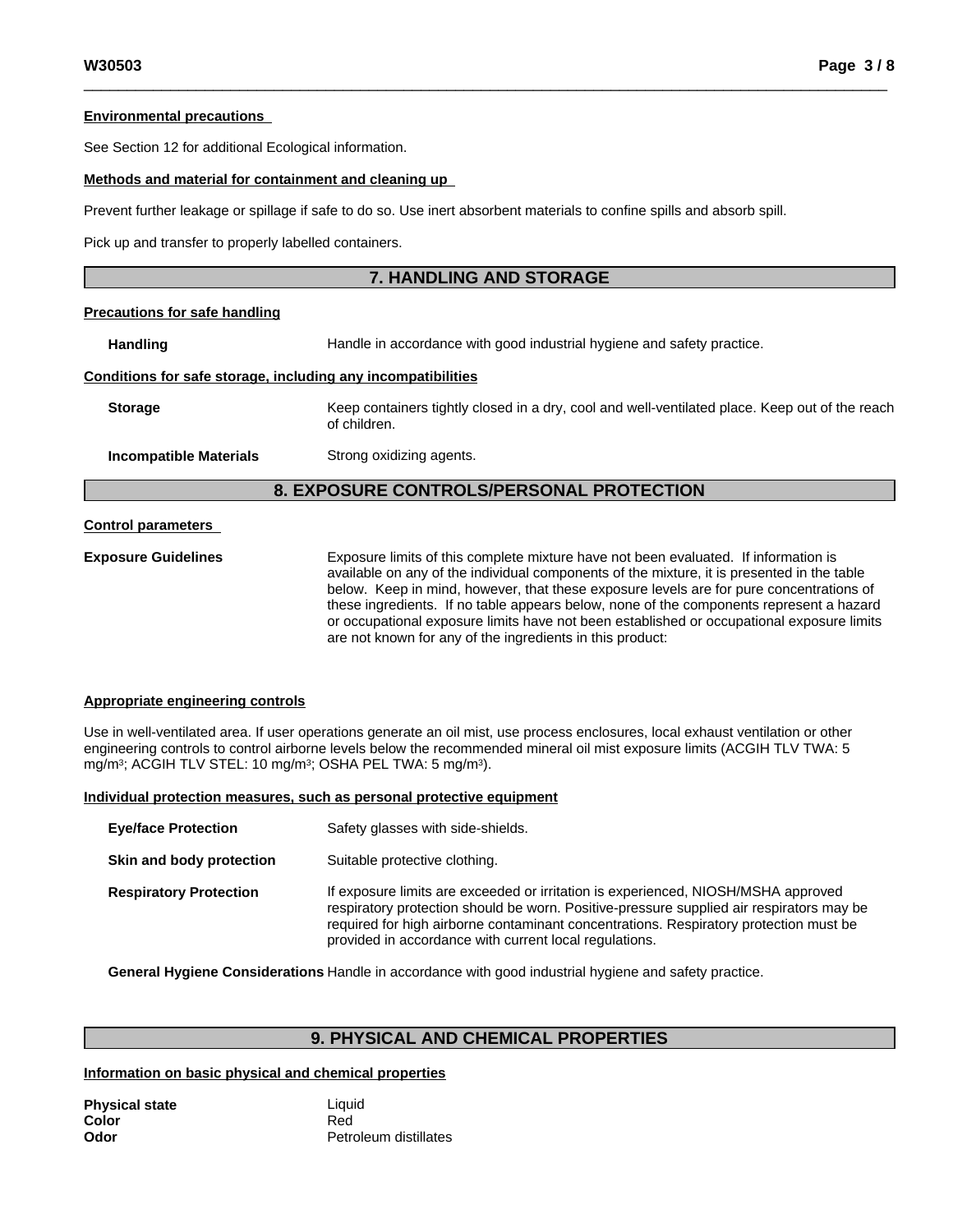| <b>Odor Threshold</b>                                                                                                                                                                                                                                                                                                                                                                                                                                                                                                                                                   | No other information available                                                                                                                                                                                                                                                                                                                                                                                                |                  |
|-------------------------------------------------------------------------------------------------------------------------------------------------------------------------------------------------------------------------------------------------------------------------------------------------------------------------------------------------------------------------------------------------------------------------------------------------------------------------------------------------------------------------------------------------------------------------|-------------------------------------------------------------------------------------------------------------------------------------------------------------------------------------------------------------------------------------------------------------------------------------------------------------------------------------------------------------------------------------------------------------------------------|------------------|
| <b>Property</b><br>рH<br>Melting point / freezing point<br><b>Boiling Point/Range</b><br><b>Flash Point</b><br><b>Evaporation Rate</b><br>Flammability (solid, gas)<br><b>Flammability Limit in Air</b><br><b>Upper flammability limit:</b><br>Lower flammability limit:<br>Vapor pressure<br><b>Vapor Density</b><br><b>Relative density</b><br><b>Water Solubility</b><br>Solubility in other solvents<br><b>Partition coefficient</b><br><b>Autoignition Temperature</b><br><b>Decomposition temperature</b><br>Kinematic viscosity @40C<br><b>Dynamic viscosity</b> | <b>Values</b><br>No other information available<br>No other information available<br>293 °C<br>> 220 °C<br>No other information available<br>No other information available<br>7.0<br>0.9<br>No other information available<br>> 5<br>0.9<br>No other information available<br>No other information available<br>No other information available<br>260 °C<br>No other information available<br>No other information available | Remarks • Method |
| <b>Explosive Properties</b><br><b>Oxidizing Properties</b>                                                                                                                                                                                                                                                                                                                                                                                                                                                                                                              | No other information available<br>No other information available                                                                                                                                                                                                                                                                                                                                                              |                  |
| <b>Other Information</b>                                                                                                                                                                                                                                                                                                                                                                                                                                                                                                                                                |                                                                                                                                                                                                                                                                                                                                                                                                                               |                  |
| <b>Softening Point</b><br><b>Molecular Weight</b><br><b>Volatiles, % Vol</b><br><b>Density</b><br><b>Bulk Density</b>                                                                                                                                                                                                                                                                                                                                                                                                                                                   | No other information available<br>No other information available<br>0<br>No other information available<br>No other information available                                                                                                                                                                                                                                                                                     |                  |

# **10. STABILITY AND REACTIVITY**

#### **Reactivity**

None under normal use conditions.

#### **Chemical Stability**

Stable under recommended storage conditions.

#### **Possibility of Hazardous Reactions**

None under normal use conditions. Hazardous polymerization does not occur.

#### **Conditions to Avoid**

Heat, flames and sparks.

### **Incompatible Materials**

Strong oxidizing agents.

#### **Hazardous Decomposition Products**

Hydrocarbons. Carbon monoxide. Hydrogen sulfide (H2S) may be produced above 250° F (121° C).

# **11. TOXICOLOGICAL INFORMATION**

#### **Information on likely routes of exposure**

| <b>Principle Routes of Exposure</b> | Skin contact. Eye contact. |
|-------------------------------------|----------------------------|
|                                     |                            |

**Product Information** Toxicity of this complete mixture has not been evaluated. If information is available on any of the individual components of the mixture, it is presented in this section. If no information appears in this section, there is no toxicological information available for any of the components of the mixture.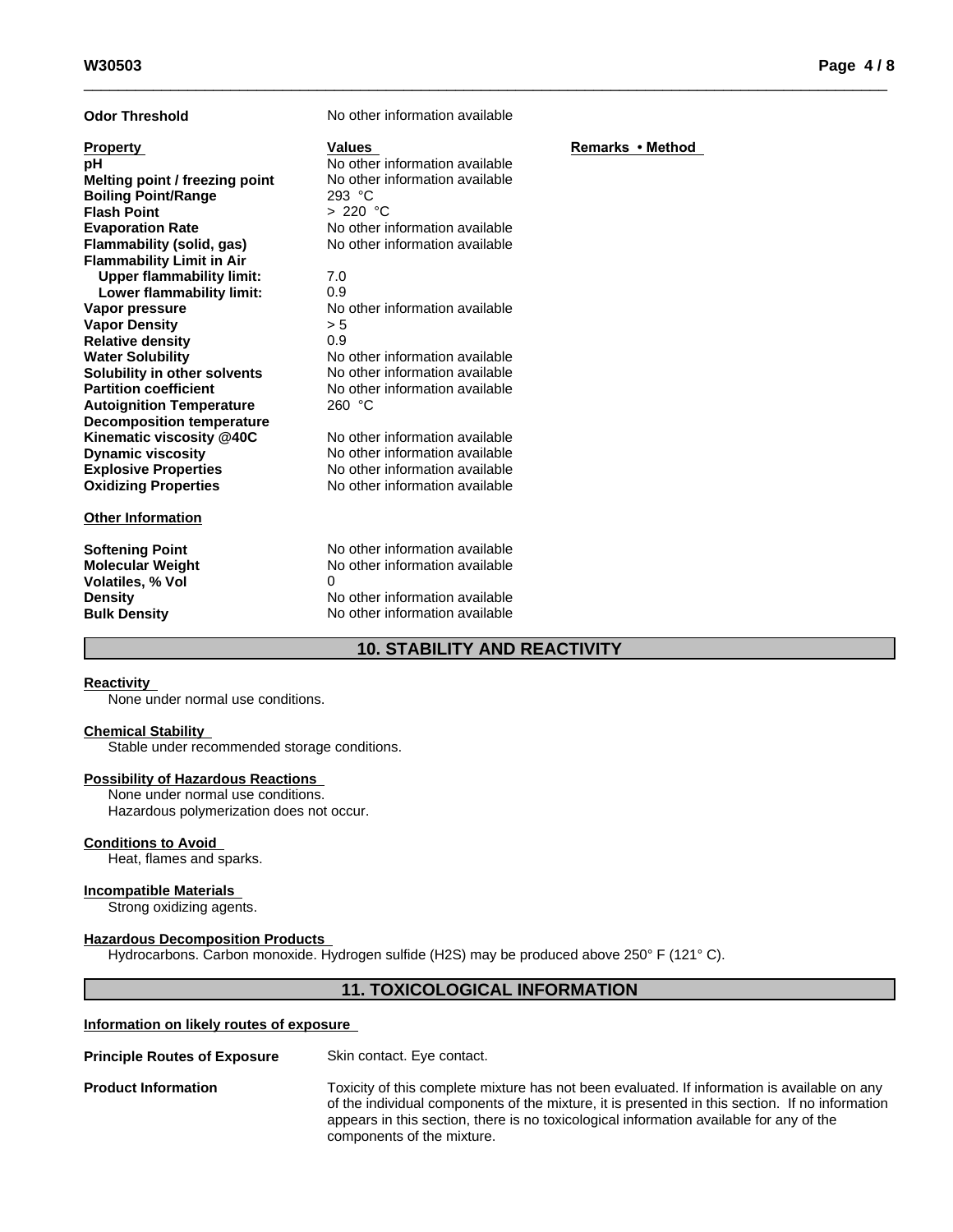| <b>Chemical Name</b>                | <b>ATEmix (oral)</b> | Dermal LD50 | <b>Inhalation LC50</b> |
|-------------------------------------|----------------------|-------------|------------------------|
| Petroleum distillates, hydrotreated | $15$ g/kg (Rat)      |             |                        |
| heavy paraffinic                    |                      |             |                        |
| 64742-54-7                          |                      |             |                        |

#### **Information on toxicological effects**

| <b>Eye Contact</b>  | Contact with eyes may cause irritation.                                                                                                                                                                                                                                                                                                                          |
|---------------------|------------------------------------------------------------------------------------------------------------------------------------------------------------------------------------------------------------------------------------------------------------------------------------------------------------------------------------------------------------------|
| <b>Skin Contact</b> | Repeated or prolonged skin contact may cause allergic reactions with susceptible persons.                                                                                                                                                                                                                                                                        |
| <b>Inhalation</b>   | Avoid breathing of vapors or spray mist. May cause respiratory irritation or other pulmonary<br>effects following prolonged or repeated inhalation of oil mist at airborne levels above the<br>recommended mineral oil mist exposure limits (ACGIH TLV TWA: 5 mg/m <sup>3</sup> ; ACGIH TLV<br>STEL: 10 mg/m <sup>3</sup> ; OSHA PEL TWA: 5 mg/m <sup>3</sup> ). |
| Ingestion           | May be harmful if swallowed. Potential for aspiration if swallowed. Not an expected route of<br>exposure. Aspiration may cause pulmonary edema and pneumonitis.                                                                                                                                                                                                  |

#### **Delayed and immediate effects as well as chronic effects from short and long-term exposure**

| Sensitization            | No other information available.                                                        |
|--------------------------|----------------------------------------------------------------------------------------|
| <b>Mutagenic Effects</b> | No other information available.                                                        |
| Carcinogenicity          | The table below indicates if any agency has listed any ingredient of this product as a |
|                          | carcinogen. If no table appears, no toxicological information was found.               |

| <b>Chemical Name</b>   | <b>ACGIH</b> | <b>IARC</b> | <b>NTP Carc</b> | <b>OSHA</b> |
|------------------------|--------------|-------------|-----------------|-------------|
| Petroleum distillates, |              | Group       | Known           |             |
| hydrotreated heavy     |              |             |                 |             |
| paraffinic             |              |             |                 |             |
| 64742-54-7             |              |             |                 |             |

| <b>Reproductive Effects</b><br><b>STOT - single exposure</b><br><b>STOT - repeated exposure</b> | No other information available.<br>No other information available.<br>No other information available.                                                                                                                                                                                             |
|-------------------------------------------------------------------------------------------------|---------------------------------------------------------------------------------------------------------------------------------------------------------------------------------------------------------------------------------------------------------------------------------------------------|
| <b>Chronic Toxicity</b>                                                                         | Reports have associated repeated and prolonged occupational overexposure to petroleum<br>based products with liver, kidney, brain and nervous system damage. There is, however,<br>no reported human evidence that these effects occur when exposure is maintained below<br>OSHA and ACGIH limits |
| <b>Aspiration hazard</b>                                                                        | No other information available.                                                                                                                                                                                                                                                                   |

#### **Numerical measures of toxicity**

If this product has been classified as a toxic mixture and numerical measures of toxicity have been calculated based on chapter 3.1 of the GHS document, that data will appear below. If no toxicity calculations appear below, no data is available.

# **12. ECOLOGICAL INFORMATION**

## **Ecotoxicity**

If ecotoxicity data is available on any of the components of this product, the data will be presented in the table below. If there is no table, there is no data available on any of the components of this product.

1.763 % of the mixture consists of components(s) of unknown hazards to the aquatic environment

| Persistence/Degradability | No other information available.                                                                                                                                                                 |
|---------------------------|-------------------------------------------------------------------------------------------------------------------------------------------------------------------------------------------------|
| Bioaccumulative potential | If bioaccumulation data is available on any of the components of this product, the data will<br>be presented in the table below. If there is no table, there is no data available on any of the |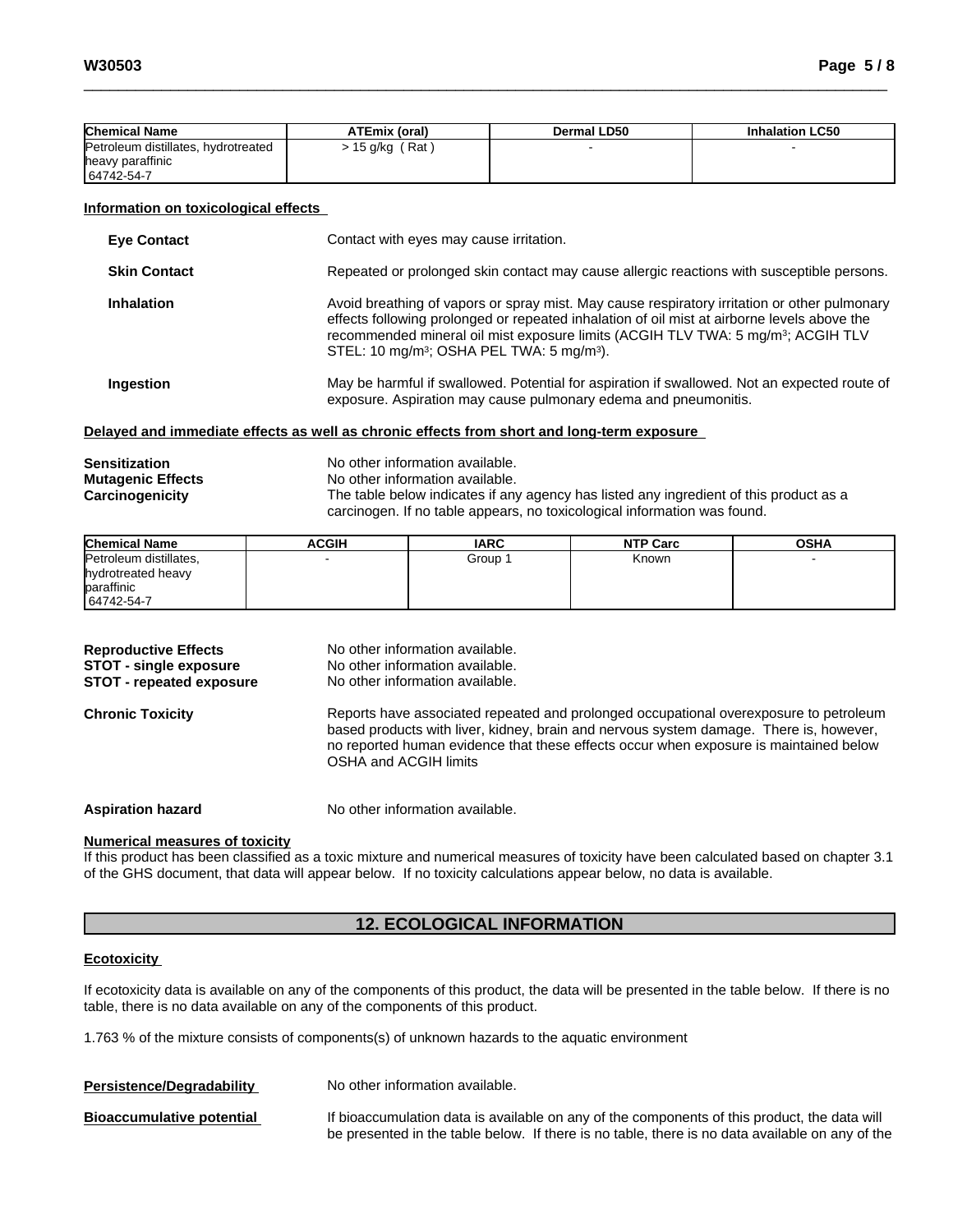components of this product.

**Mobility in Environmental Media** If mobility data is available on any of the components of this product, the data will be presented in the table below. If there is no table, there is no data available on any of the components of this product.

# **13. DISPOSAL CONSIDERATIONS**

| Waste treatment methods        |                                                                                                                                                                                                                                                                                                                                                                         |
|--------------------------------|-------------------------------------------------------------------------------------------------------------------------------------------------------------------------------------------------------------------------------------------------------------------------------------------------------------------------------------------------------------------------|
| <b>Waste Disposal Method</b>   | Dispose of in accordance with Federal, state and local regulations.                                                                                                                                                                                                                                                                                                     |
| <b>Contaminated Packaging</b>  | Do not re-use empty containers.                                                                                                                                                                                                                                                                                                                                         |
| <b>US EPA Waste Number</b>     | Not applicable                                                                                                                                                                                                                                                                                                                                                          |
| <b>RCRA</b>                    | Subtitle C of the Resource Conservation and Recovery Act (RCRA) requires disclosure of<br>any components of this mixture that are defined as hazardous waste by the Act. If any<br>ingredients in this product are considered hazardous waste, they will be listed in the table<br>below. If there is no table, there are no haardous waste components in this product. |
| <b>California Waste Status</b> | If this product contains one or more substances that are listed with the State of California as<br>a hazardous waste, data will be listed in the table below. If there is no table, there is no<br>data available.                                                                                                                                                      |

| <b>Chemical Name</b>                                          | California Hazardous Waste Status |
|---------------------------------------------------------------|-----------------------------------|
| Phosphorodithioic acid, O,O-di-C1-14-alkyl esters, zinc salts | Toxic                             |
| 68649-42-3                                                    |                                   |

**14. TRANSPORT INFORMATION**

# DOT Not regulated TDG Not regulated **MEX** Not regulated **ICAO** Not regulated **IATA** Not regulated **IMDG/IMO** Not regulated **RID** Not regulated ADR Not regulated ADN Not regulated

# **15. REGULATORY INFORMATION**

# **International Regulations & Inventories**

**All of the components in the product are on the following Inventory lists:** China (IECSC).

| <b>Chemical Name</b>             | <b>CAS-No</b> | <b>EINECS</b> | <b>ELINCS</b> | <b>TSCA</b>              | ı FIFRA | DSL | NDSL PICCS | <b>ENCS</b> | <b>CHINA</b> | <b>AICS</b> | <b>KECL</b> |
|----------------------------------|---------------|---------------|---------------|--------------------------|---------|-----|------------|-------------|--------------|-------------|-------------|
| Petroleum distillates,           | 64742-54-7    |               |               | <b>Present IPresenti</b> |         |     |            |             |              |             | KE-12546    |
| hydrotreated heavy<br>baraffinic |               |               |               |                          |         |     |            |             |              |             |             |
| <b>Phosphorodithioic</b>         | 68649-42-3    |               |               | Present                  |         |     |            |             |              |             | KE-28667    |
| lacid,                           |               |               |               |                          |         |     |            |             |              |             |             |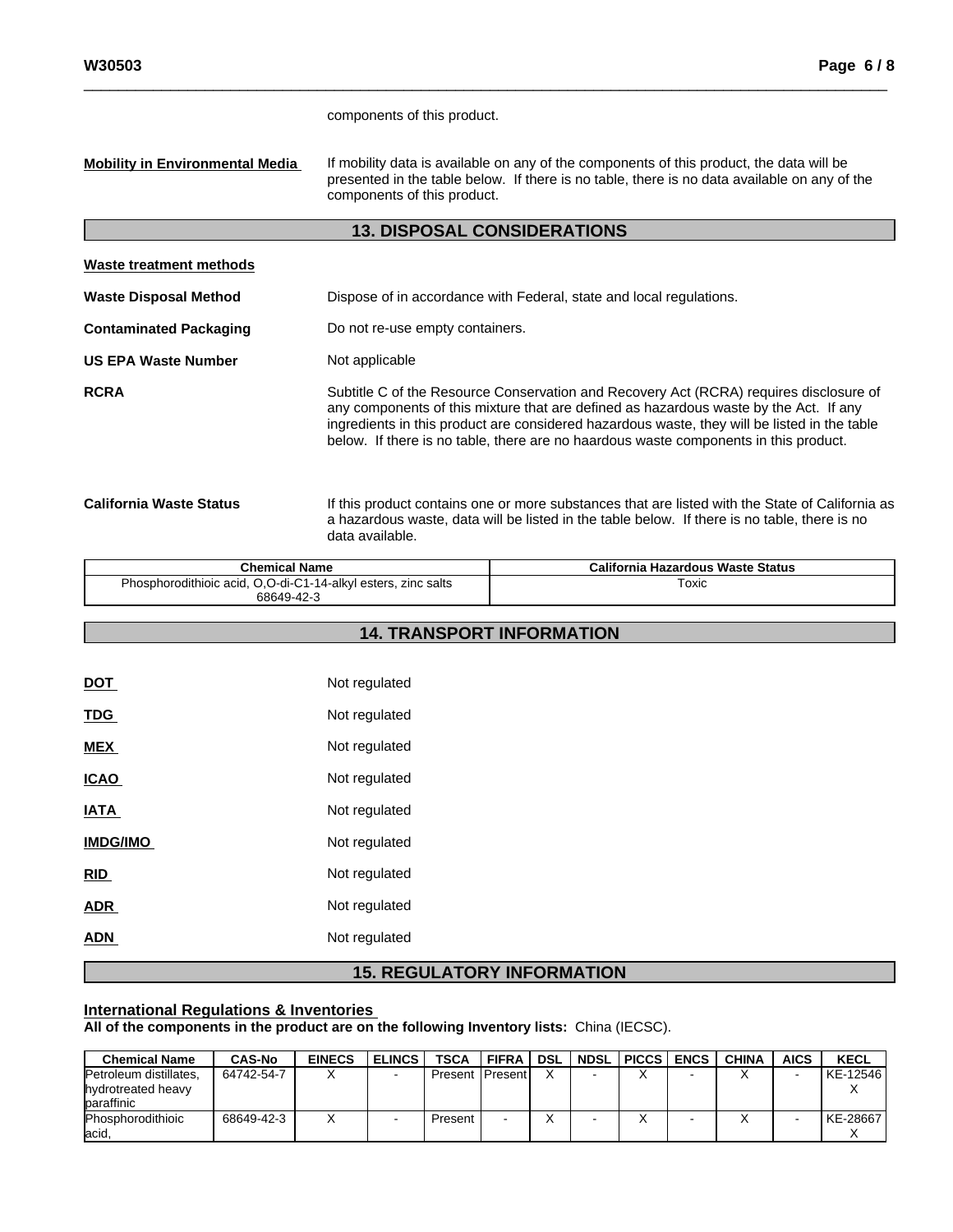| O,O-di-C1-14-alkyl                            |                 |  |  |  |  |  |
|-----------------------------------------------|-----------------|--|--|--|--|--|
| esters, zinc salts                            |                 |  |  |  |  |  |
| $X =$ Listed; $XU =$ Exempt; $-$ = Not Listed |                 |  |  |  |  |  |
| <b>TSCA/FIFRA</b>                             | Complies        |  |  |  |  |  |
| <b>DSL/NDSL</b>                               | Complies        |  |  |  |  |  |
| <b>EINECS/ELINCS</b>                          | Does not Comply |  |  |  |  |  |
| <b>ENCS</b>                                   | Does not Comply |  |  |  |  |  |
| <b>CHINA</b>                                  | Complies        |  |  |  |  |  |
| <b>KECL</b>                                   | Complies        |  |  |  |  |  |
| <b>PICCS</b>                                  | Complies        |  |  |  |  |  |
| <b>AICS</b>                                   | Complies        |  |  |  |  |  |

## **U.S. Federal Regulations**

#### **SARA 313**

Section 313 of Title III of the Superfund Amendments and Reauthorization Act of 1986 (SARA) requires reporting of any component of this mixture that is subject to the reporting requirements of the Act and Title 40 of the Code of Federal Regulations, Part 372. If any of the ingredients in this product meet these reporting requirements, they will be listed in the table below. If there is no table, no ingredients of this product meet the reporting requirements.

#### **Clean Water Act**

The Clean Water Act (40 CFR 22.21 and 40 CFR 122.42) requires reporting of any component of this mixture designated as a regulated pollutant by the Act. If any of the ingredients in this product meet these reporting requirements, they will be listed in the table below. If there is no table, no ingredients of this product meet the reporting requirements.

| <b>Chemical Name</b>                                                              | <b>CWA - Reportable</b><br>Quantities | <b>CWA - Toxic Pollutants</b> | CWA - Priority Pollutants | <b>CWA - Hazardous</b><br><b>Substances</b> |
|-----------------------------------------------------------------------------------|---------------------------------------|-------------------------------|---------------------------|---------------------------------------------|
| Phosphorodithioic acid,<br>O.O-di-C1-14-alkyl esters,<br>zinc salts<br>68649-42-3 |                                       |                               |                           |                                             |

#### **CERCLA**

The Comprehensive Environmental Response Compensation and Liability Act(CERCLA) (40 CFR 302) and the Superfund Amendments and Reauthorization Act (SARA) (40 CFR 355) require disclosure of any component of this mixture that meets the reporting requirements of these Acts. If any of the ingredients in this product are regulated by one or both of these Acts, they will be listed in the table below. If there is no table, no ingredients of this product meet the reporting requirments. There may be specific reporting requirements at the local, regional or state level pertaining to releases of this material.

# **U.S. Regulations & Inventories**

#### **California Proposition 65**

California Proposition 65 requires disclosure of ingredients of this mixture that are designated as Proposition 65 substances. If any of the ingredients in this product meet these reporting requirements, they will be listed in the table below. If there is no table, no ingredients of this product meet the reporting requirements.

#### **U.S. State Right-to-Know Regulations**

Several states have "State Right-to-Know" regulations requiring disclosure of specific substances. If any of the ingredients in this product meet these reporting requirements, they will be listed in the table below. If there is no table, no ingredients of this product meet the reporting requirements.

#### **U.S. EPA Label Information**

**EPA** Registration **Number** Not applicable

# **16. OTHER INFORMATION, INCLUDING DATE OF PREPARATION OF THE LAST REVISION**

#### **Regulatory Lists Searched & Other Sources of Information**

ACGIH - American Converence of Governmental Industrial Hygienists ADN - European Agreement for International Carriage of Dangerous Goods by Inland Waterways